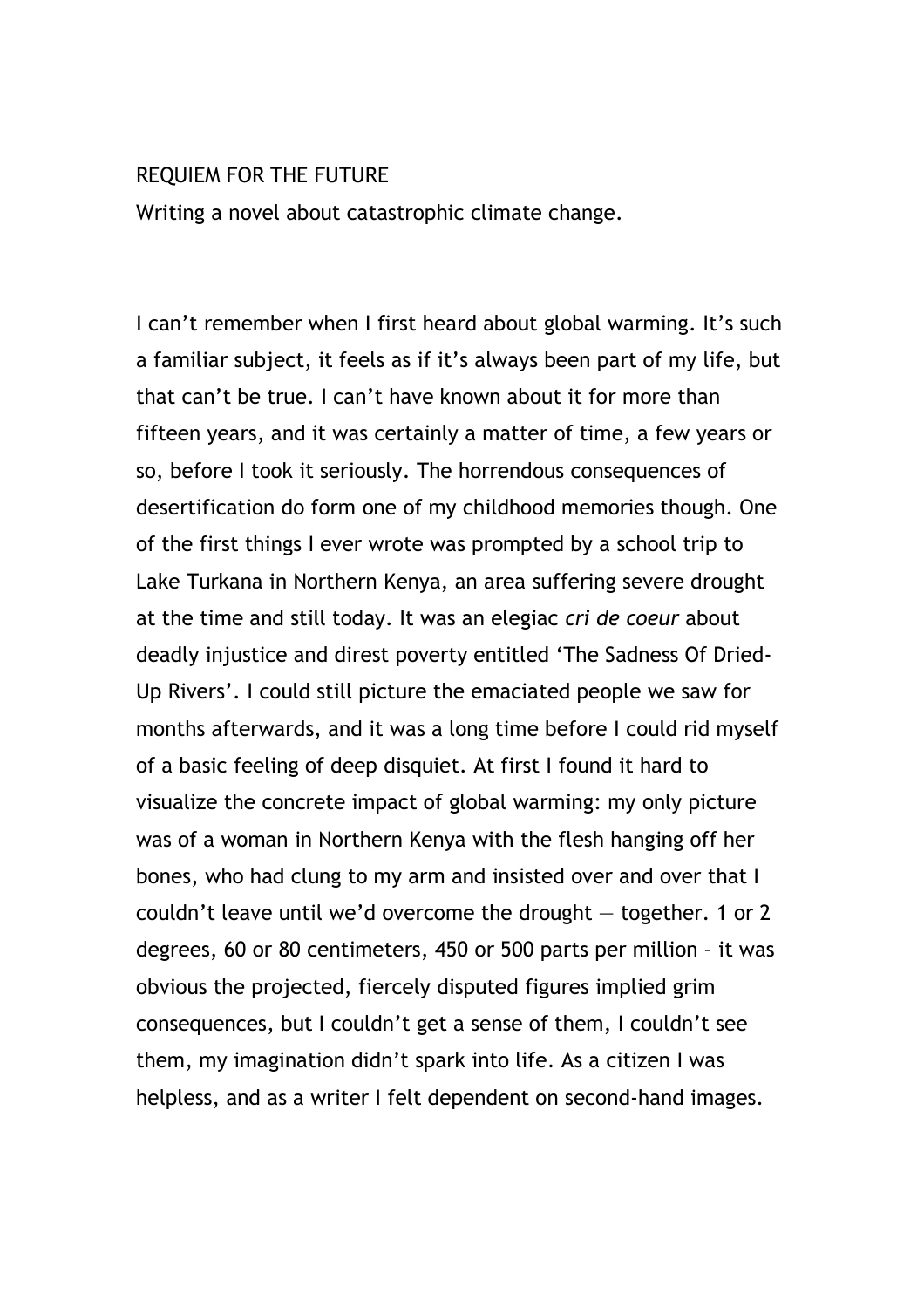So I probably would never have embarked on a novel about global warming if I hadn't been troubled by a dream, or rather a nightmare. It was of a man lying prone on a scree-covered slope, surrounded by what had once been a glacier. The man was a glaciologist, and he had lost the object of his study and his lifelong passion. He seemed infinitely sad and defeated. That was my dream, and it imprinted itself all the more deeply on my memory because it hadn't arisen out of anything even remotely to do with my life. I'd never seen the man, and, at that point, I didn't know a single glaciologist, nor had I really had any close dealings with glaciers myself. Years earlier, I had traveled to the source of the Ganges on the Gangotri Glacier and, without dwelling on it particularly, had written, 'In the Himalayas, the glaciers are thawing, as if humankind has left the freezer open'. I had also quoted a prophecy in the thousand-year old Brahmavaivarta Purana that one day, when the sins that are washed off in the Ganges have become legion, the river will hide itself away under the earth. Incidentally, the media recently announced some good news on that score: rather than in 2035, as had previously been claimed, this won't happen until 2050. But, other than that, I hadn't had anything to do with glaciers when I had the dream.

I couldn't seem to brush it off. The more I thought of the man who had lost his glacier, the deeper he seemed to spiral down into existential doubt and disillusionment about the nature of civilization, which brought with it a thoroughgoing rejection of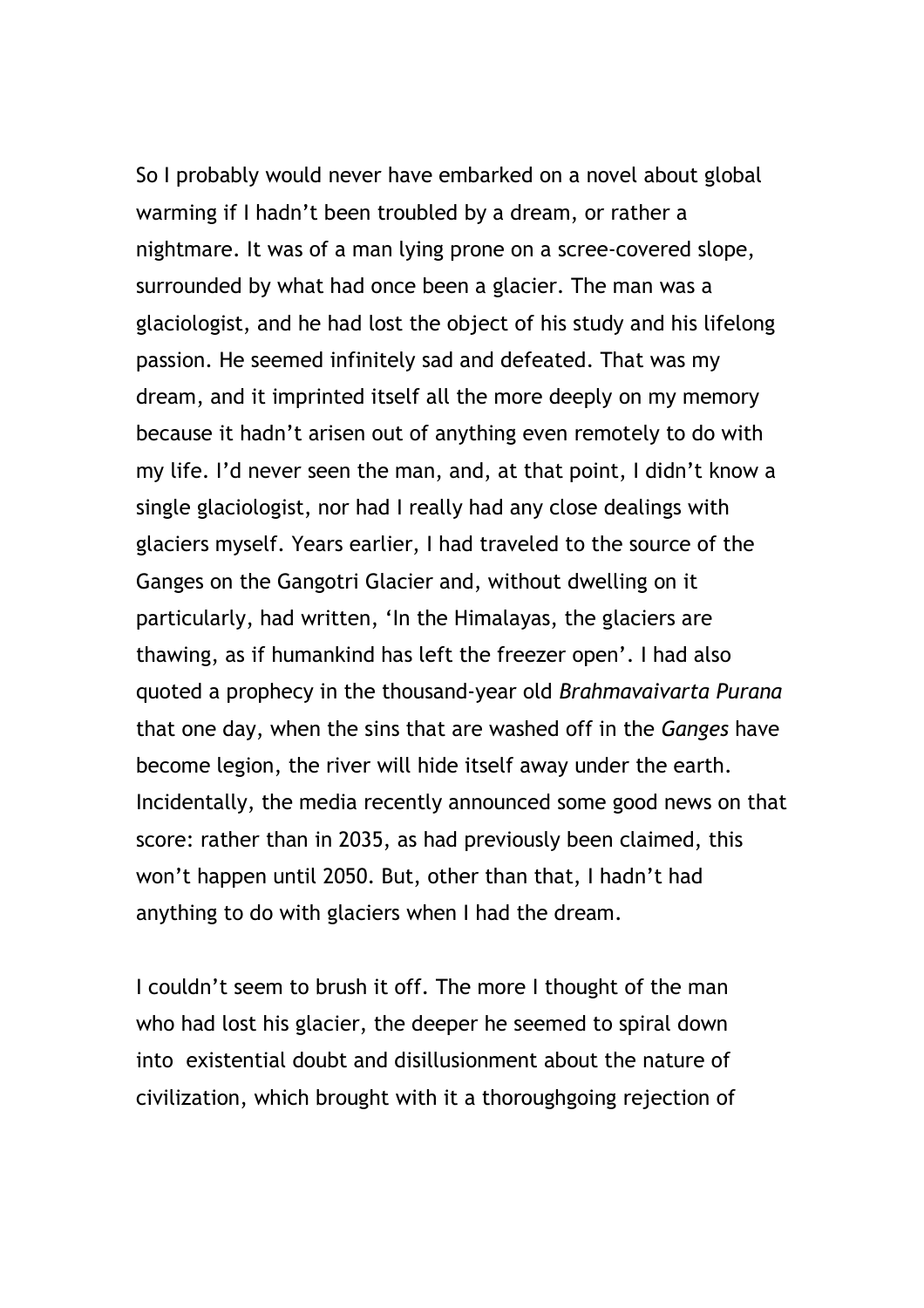our economic system, way of life and structures of belief. To paraphrase Goethe:

> Er sprach zu mir, er sang zu mir; Da war's um mich geschehn; Halb zog er mich, halb sank ich hin Und ward kaum noch gesehn. (He spoke to me, he sang to me; Resistance all was vain; Half was I pulled down, half sank I in, And ne'er was seen again)

So the two of us set out in search of release or a cure, and, for a time, we found them in the place where the ice and the glaciers have so far escaped the great thaw, the Antarctic. I imagined the former glaciologist signing on to a cruise ship as lecturer, expert and guide. The Antarctic's pristine state exhilarates him, obviously, but, at the same time, he feels tormented by the knowledge of what will become of it when humans take over. Visions of its rape and plunder are triggered by the slightest events, a soldier tossing away his cigarette butt in penguin breeding grounds, an accident involving another ship, passengers' arrogant or thoughtless remarks. The Antarctic is the last sacred grove on earth, and the idea of it being destroyed is so unbearable to him that he comes to a conclusion: it is incumbent upon him to prevent humans encroaching on it any further.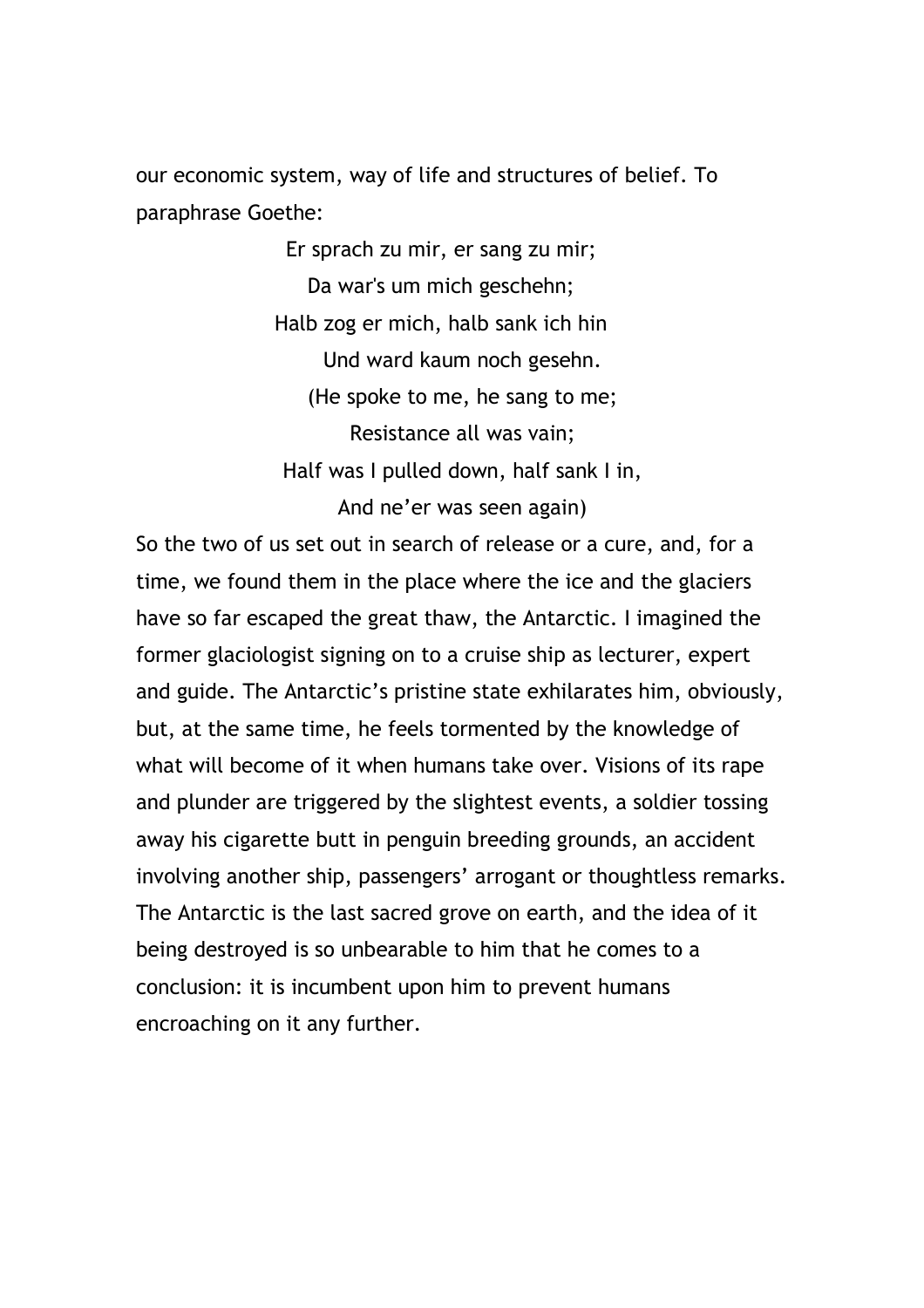Whereas the Arctic's neighbors are champing at the bit to exploit its mineral resources (a state of affairs that has recently led to diplomatic wrangling between Russia and the USA and nearly provoked a military incident between Canada and Denmark), the Antarctic Treaty, which remains in force until at least 2048, prohibits all commercial exploitation and freezes any territorial claims to the region. People may already envisage the end of the Arctic as sober fact, but the Antarctic can still be saved. This dichotomy will determine the structure of my novel, a Manichean one. As its protagonist puts it, 'The Arctic and Antarctic, ladies and gentlemen, represent radical antitheses. One is seasonal ice, the other a continent. One is inexorably melting; the other is a sheet of ice four thousand meters deep. One is doomed to destruction; the other relatively well protected and by no means yet lost. One is a mirror of our destructiveness; the other a symbol of our enlightenment. To summarize: bad above, good below: Hell above, Heaven below. These, ladies and gentlemen, are the twin poles of our future.'

It's easy having an idea. Tallying it with the facts, imbuing it with plausibility and credibility isn't that hard either. The real difficulties start when you try to commit it to paper. Writing not only fleshes out ideas, it also throws up a host of problems. How do you write about the Antarctic, which can only be visited for brief periods? How do you write about the last Terra Nullius, a land that no state owns and no one inhabits? How do you write about a landscape that has barely featured in literature, humans tending to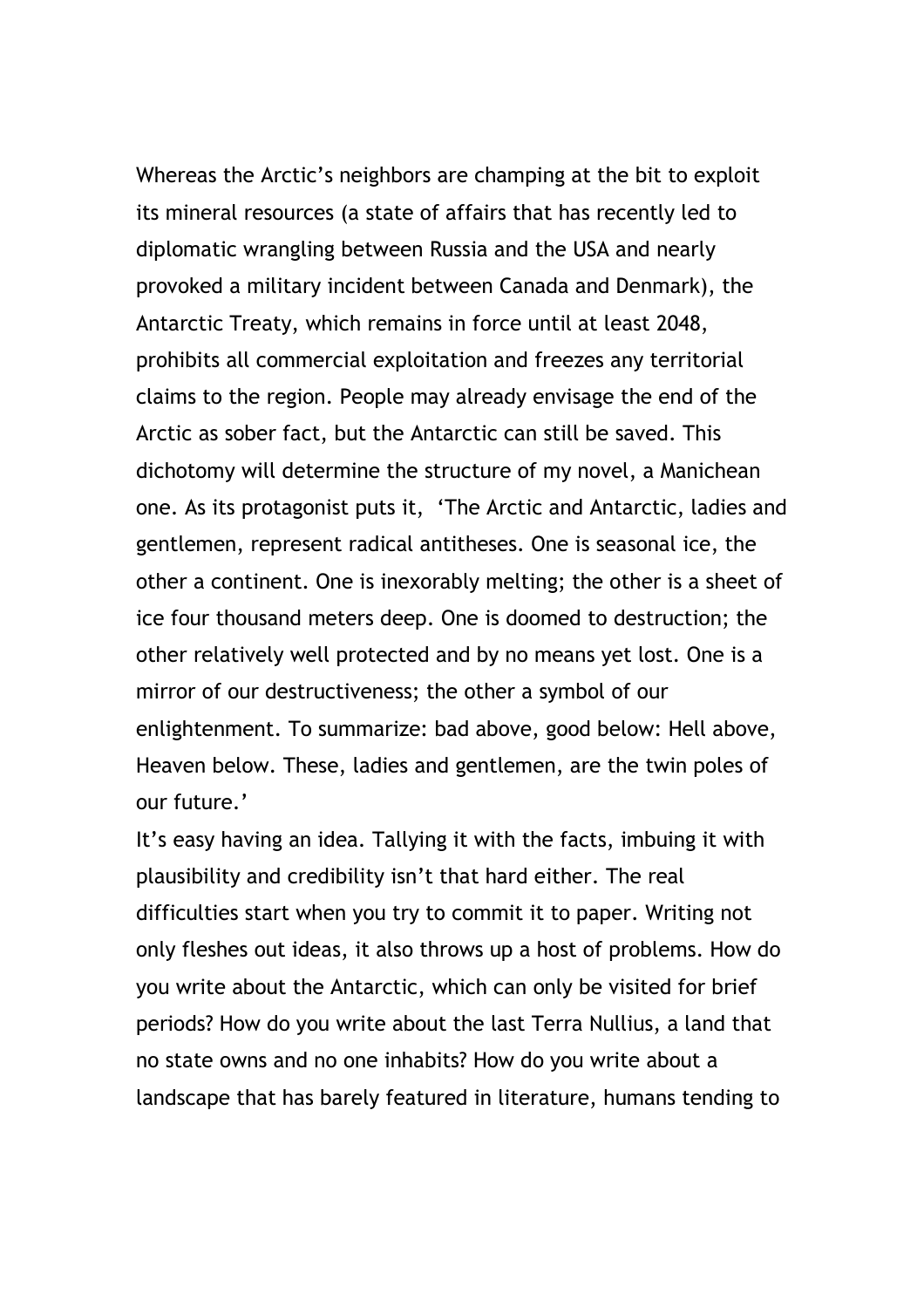leave undescribed places they don't inhabit. Searching through the world's literature under the keywords iceberg or glaciers, it's amazing how little comes up. Very few authors have devoted themselves to the Antarctic. The American writer Nathaniel Hawthorne, for instance, was actively prevented from joining Wilkes' famous expedition because 'the style in which this gentleman writes is too wordy and ornate to transmit a genuine, levelheaded impression of the atmosphere of the expedition. Furthermore, a man so talented and cultivated as the aforesaid Mr. Hawthorne will never be able to grasp the national and military significance of any discoveries it may make.' That, at any rate, was the explanation given by an American politician, since the question as to whether an author should be permitted to go to the Antarctic was debated in the House of Congress. I, on the other hand, simply had to email a Norwegian shipping company.

A ship, then, as the scene of the action, a non-place in motion, its destination uncertain. Ships have always been the paradigmatic setting for escalating tragedy, isolated as they are on the perilous high seas, far from life's usual tamed rivers, closed spaces, in which representatives of humankind can indulge their folly. Sebastian Brant used the conceit in his morality play cum satire Der Narrenschiff in 1494. His trenchant mixture of castigation and instruction focused on the seven deadly sins, of which only two are significant now and of relevance to the novel: pride and gluttony. Almost 500 years later Katherine Porter wrote The Ship of Fools, a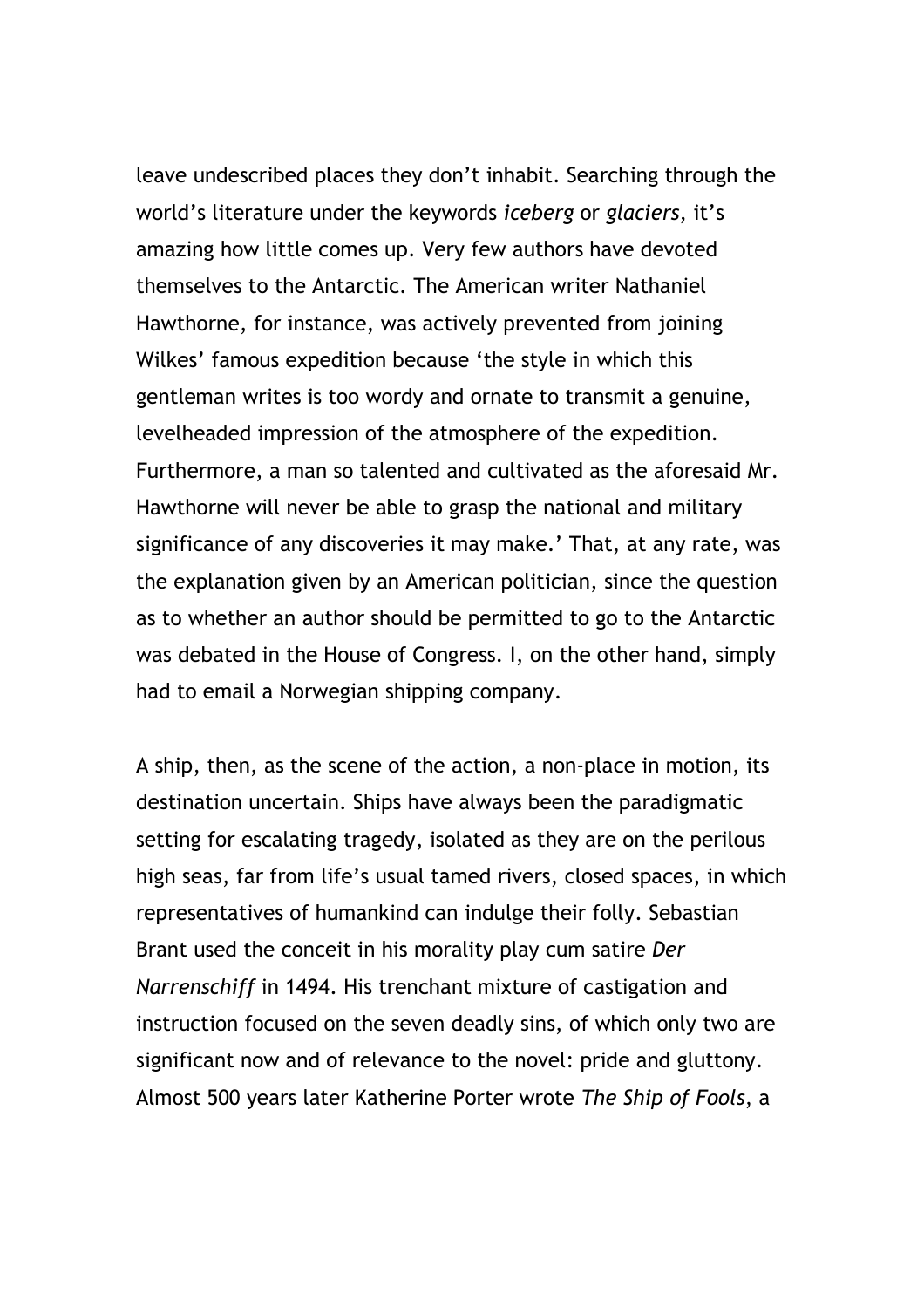remake, which, as she explained, envisages the craft as 'a universal image of the ship of this world on its journey into eternity,' stopping off in the, by now, all too imaginable hell of National Socialism. The universal image is exactly the same as in Brant's time; only the conception of eternity has changed.

And so I embarked on one of the luxury cruisers that ply between Ushuaia in deepest Patagonia and the Antarctic Peninsula in the austral summers. We sailed down the Beagle Channel, past landmarks graced with names such as Mount Misery and Cape Deceit, Last Hope Bay and Fury Island, which seemed a good sign from a literary point of view. I soon succumbed to the poetry of an unfamiliar landscape, and sought ways to express it. 'Waking early, I go out for a run, sixty fast laps on the weather deck in the sleepy grey light. The waters circling the Antarctic flow round me, and so there we are, the ocean and a man who's just woken up, doing our clockwise laps together, it reminds me of the temples in Ladakh over ten years ago where we used to perform the ritual circling of the deities first thing in the morning before the start of another exhausting working day, not in order to ingratiate ourselves with the locals, as we were accused by narrow-minded Westerners, always quick to dismiss any desire to broaden one's horizons as an attempt to curry favor, but because it seemed obvious to us we should do our own, small, bit towards preserving the cosmic equilibrium. The water groans like magma, the waves climb to no more than a few meters  $-$  this is a relatively calm crossing.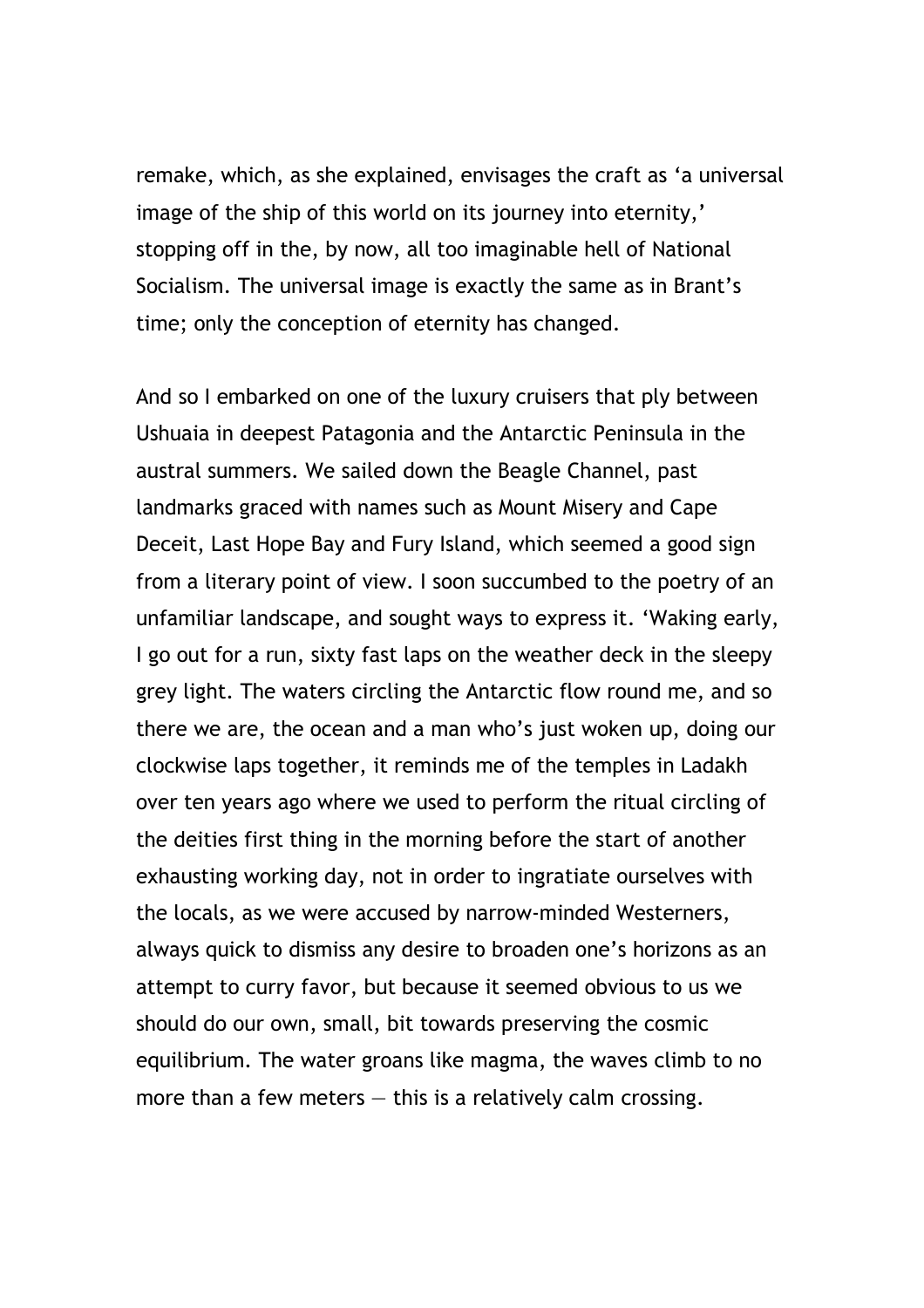Normally you're guaranteed to run into a storm in the Drake Passage that has to be ridden out before you can coast into the paradisiacal peace of Terra Nullius, the eye of the hurricane. I complete my laps in time with the circumpolar current that drives 150 million tons of water, birds glide through the half-light, cutting the cold air with their sharp wings, two laps make a figure of eight on its side, white petrels rise in steep arcs, black petrels fall like judges' gavels, diving for fish in the troughs between the waves' gleaming ridges, and I wheel on, round and round, and with each step the ship under my feet recedes further into oblivion.'

The Antarctic is not an easy place to reach or to grasp. Adverts featuring cuddly penguins have only been enticing tourists to visit for twenty years (roughly as long as we've been aware of the full danger of global warming). Before then the Antarctic was a virtually inaccessible, if not actively threatening, place, as in the Polynesian myth of Hui-Te-Rangiora, who sailed further south in the sixth century than any warrior before him, persevering until the ocean curdled, then set hard, so hard and cold that the hero turned away with a shudder and headed home. Amundsen and Scott's expeditions seem equally mythic because we can't truly comprehend them. For a long time Shackleton appeared a phantasmagorical creature, the Antarctic a creation of Edgar Allan Poe. Coming here, one is still confronted with civilization's furthermost frontier, the last genuine wilderness.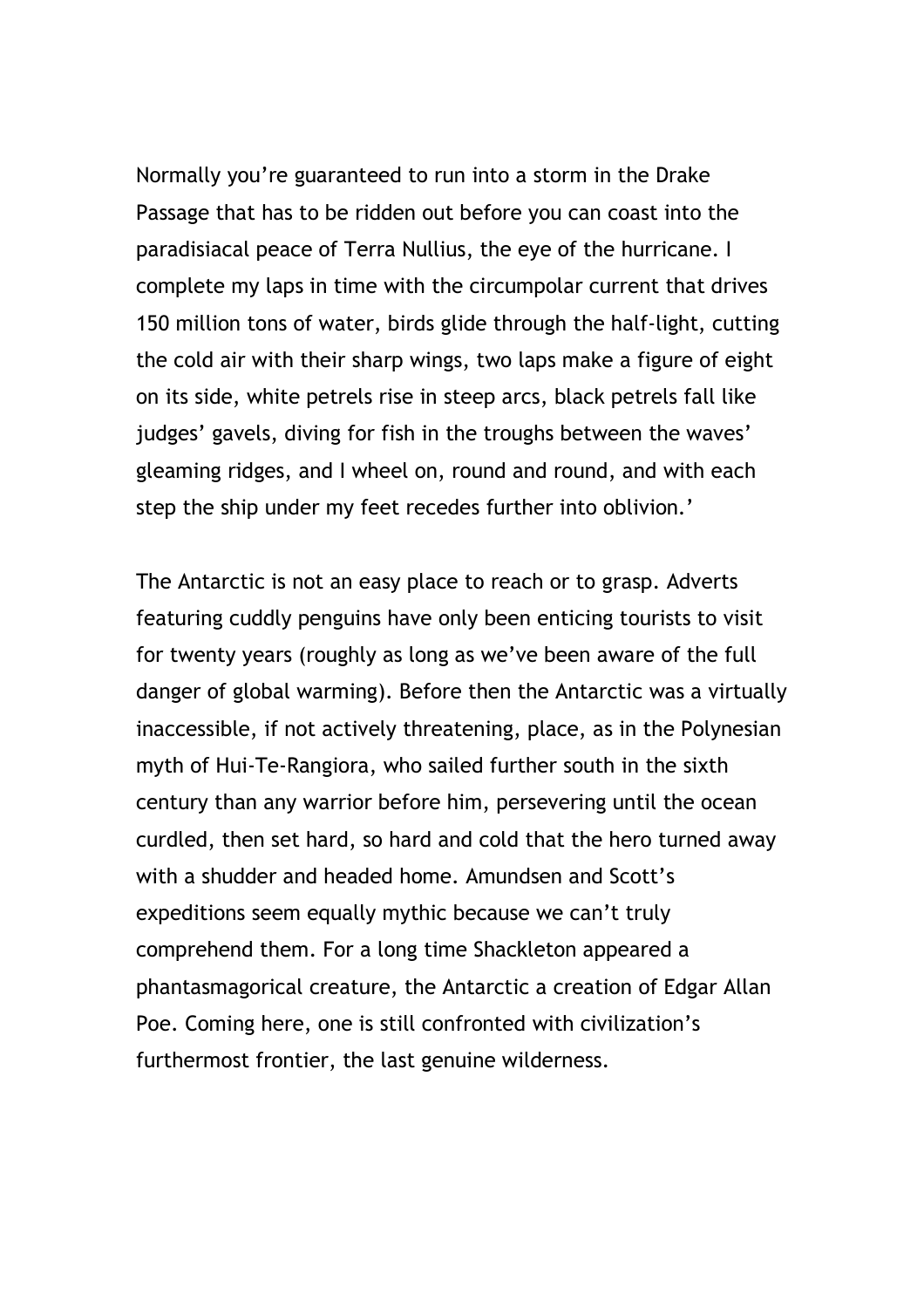My favourite poem when I was younger was The Rime of the Ancient of Mariner. Samuel Coleridge had never seen an albatross and nor had I at the time, but the bird with the largest wingspan of them all provided him with a metaphor that seemed incredibly vivid to me. I couldn't forget either it or the sailor who, having killed the sacred animal, is compelled to carry its body round his neck, as if it were humankind's true cross. Now, with majestic albatrosses gliding overhead, the poem came back me, and it seemed an appropriate foil for a story set in the present. A black crow and a white albatross. On one side: '"Prophet" said I, "thing of evil. Prophet still, if bird or devil!"' On the other: '"The spirit who bideth by himself / In the land of mist and snow, / He loved the bird that loved the man / Who shot him with his bow."' My story would be born up by two poems that have fascinated me since I was a teenager. Perhaps the most significant impulse behind any literature is a desire to recapture the passions of one's childhood.

Standing on the weather deck, looking out, it seemed easy to forget civilization entirely (your hearing barely registers the quite throb of the engines): no planes, driftwood or ships' masts in sight, only wind and waves, ancient formations of ice and rock, their shapes morphing in ways that have nothing to do with us, and silent birds writing ephemeral messages across the monochrome sky that we have no idea how to decipher. Icebergs: storehouses containing the freshest water and the cleanest air there is on earth, locked in crystals thousands of years ago, which they now release by melting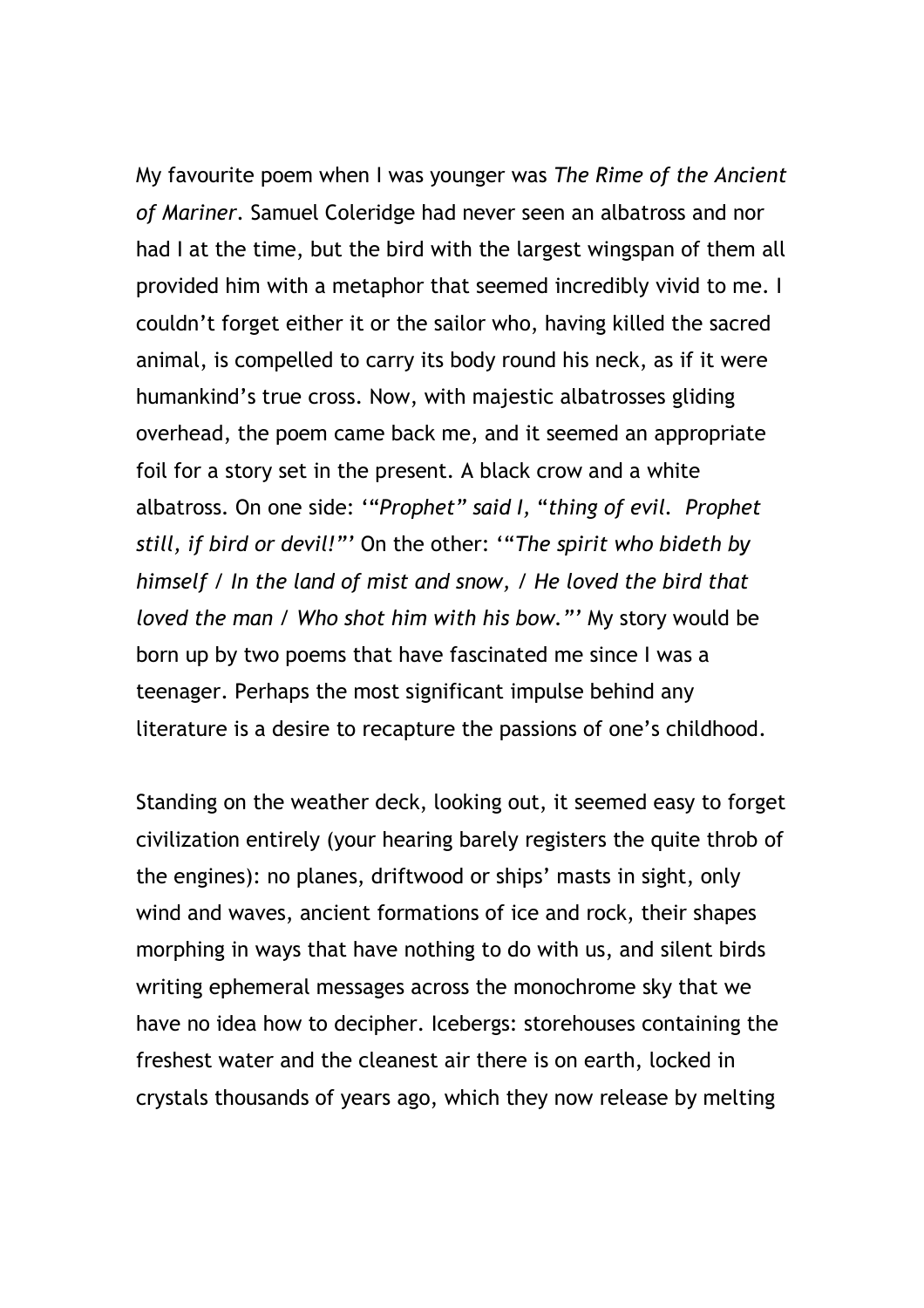as they slowly process through the sea. Ice began to intrigue me more and more. It is not only the most varied of all the elements, by turns a solid, a gas or water, but also one of the earth's foremost memory stores. The European Project for Ice Coring in the Antarctic has already drilled bores to depths that correspond to a span of 900,000 years, and at every stage of their descent, our planet's history has been rendered visible. Gradually I felt something like affection for ice stirring in me.

Our ship pushed on through a natural channel enclosed on either side by white walls that rose as far as the eye could see, with, up ahead, only the shimmering black surface of the glassy water. The world had imperceptibly been transformed into a chalk drawing on a blackboard. We stood heavily muffled and crowded together on the weather deck, silent and unmoving as though we were witnessing a consecration. Ours was a humbled silence, the expression of a feeling of being overwhelmed that had been building for days, since we sighted our first albatross, our first iceberg, our first whale, our first jagged islands. In the Antarctic you start to feel you're an imposition simply by virtue of being human. It is an incongruous feeling that engenders misanthropy. Or, in the glaciologist's case, suggests that humanism is not sufficient in itself anymore. His despairing uncertainty is fuelled by the pockmarks of human settlement on the edges of the Antarctic. Ruined whaling stations, mainly, those rusted over killing sites you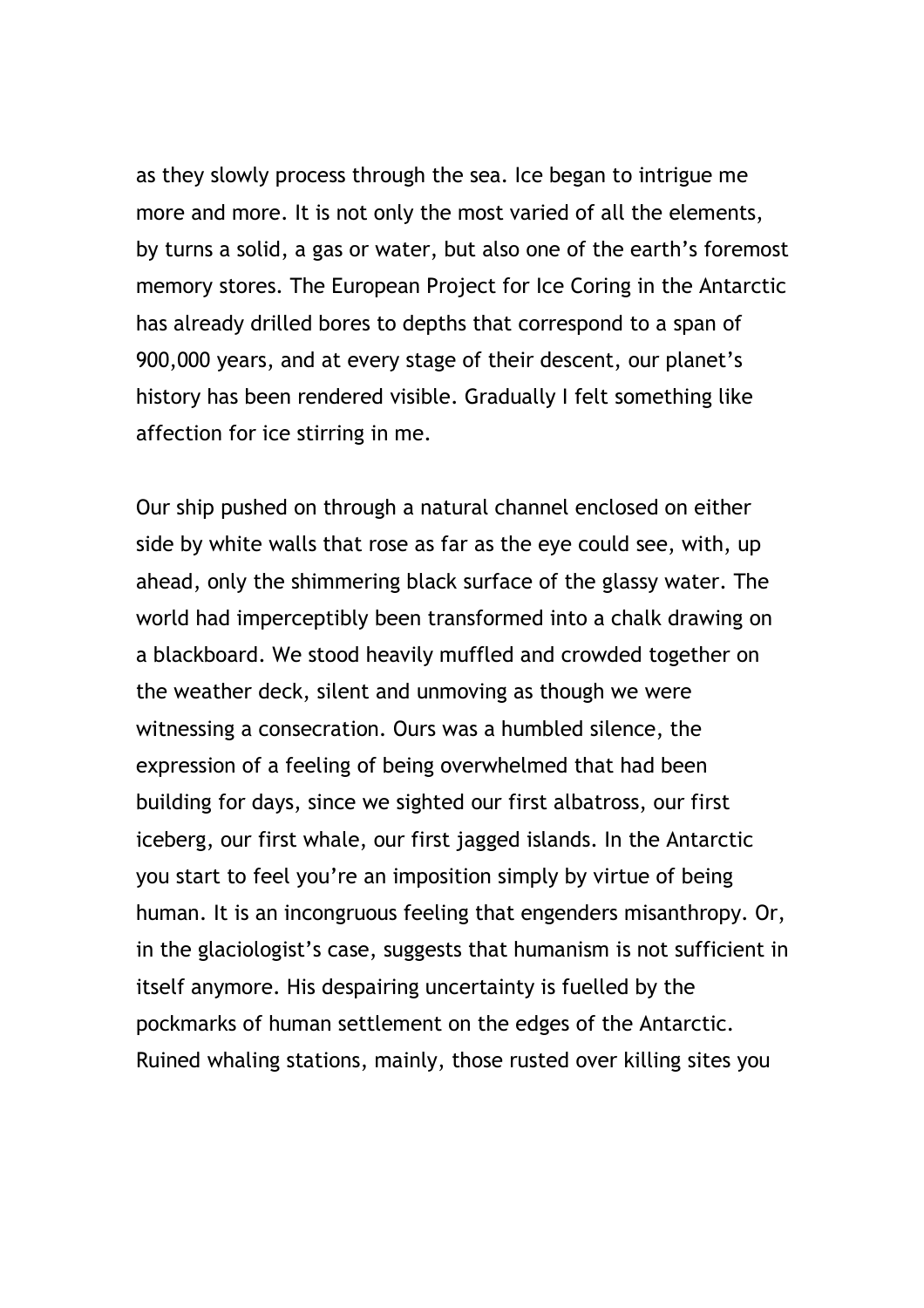find in places like South Georgia. He can't bear such a frenzy of destruction, not even the historical fact of it.

'The tanks of diesel are lined up in neat rows like gravestones; it must have been like a pot that's always on the stove, this bay; a lot of cooking went on here. A whole factory for dismembering whales; now time has dismembered the factory in turn, processed it into ruins. The silence weighs down on the decrepit sheds; no skua darting about these days, they've moved on. In my imagination, the whale-oil tanks still give off their reek; my chest feels tight walking around all these rust-covered instruments of slaughter. Some of the sheds' roofs cant at a sheer angle from the corrugated iron floors to the clouds; an asbestos-contaminated area is marked off by red boards. Outside the boiler shed where they reduced the bones, three figures pull on an iron chain and lean backwards, as if they're playing tug-of-war with an invisible whaler; giggles reach me like flakes of snow on the wind. I long to get some distance on it all, but the snow-covered mountains are like distant wings flanking the flensing deck, death's stage. Between some ship's propellers and anchors – out of action, all they can do is sprawl about like grotesque flotsam – a few Gentoo penguins keep watch; the mocking looks under their red bills seem like an invitation to leave. By the mole the *Albatross* lists, as it has done for decades, and its harpoons pointi at the land."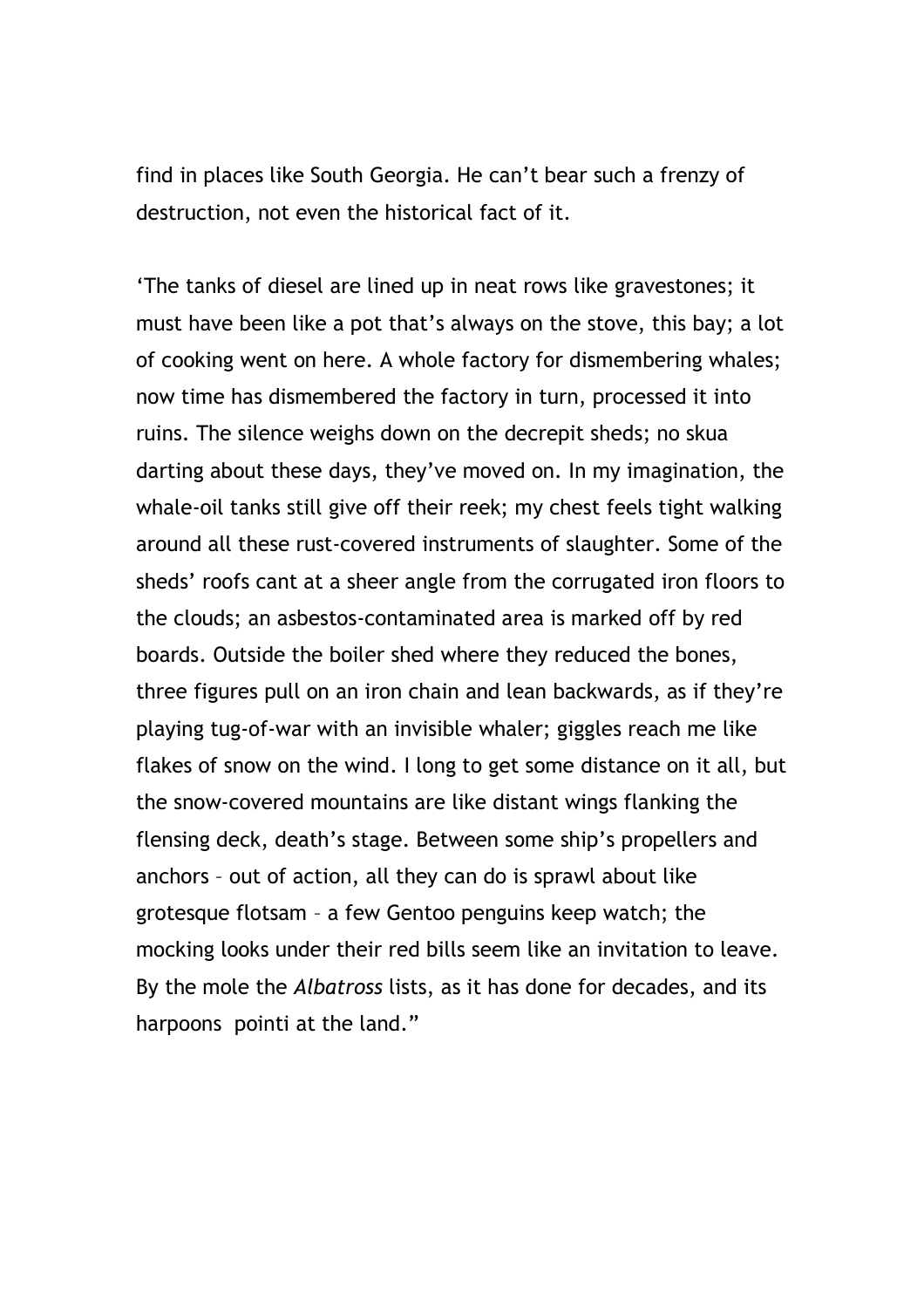'If the Antarctic goes, the human race will go with it,' declared an unattributed quote in the ship's planner. I realized that, if it was to succeed, my novel had to convince readers to take this sentence literally and identify with the glaciologist's radical zeal (or delusion, whichever you will). Ideally they should see themselves and their destructive potential differently. Such ambition!

Kälteidiotie, 'cold madness,' is a German medical term for delusional behavior brought on by exposure to cold. When a person is freezing, at a certain point he imagines he's hot and starts to undress, even though his body is undergoing acute hypothermia. Humanity is suffering heat madness, the glaciologist thinks. We keep on turning up the temperature even though the heat's killing us. When someone freezing to death reaches the Kälteidiotie stage, they're no longer in a position to save themselves.

I came back from the Antarctic determined to write the novel and, for research purposes, went to visit a leading glaciologist. He listened politely to my story, then asked how old my protagonist was. "Your age," I answered spontaneously, to my surprise. In his early- to mid-sixties, in other words, a scientist, who'd spent his life researching and, over time, had started to question what he was doing. When he'd started his long-term research project on the glacier as a young graduate student, he'd naturally proceeded on the assumption that if one analyzes a problem correctly, one will solve it. If we understand how something lives, then we can keep it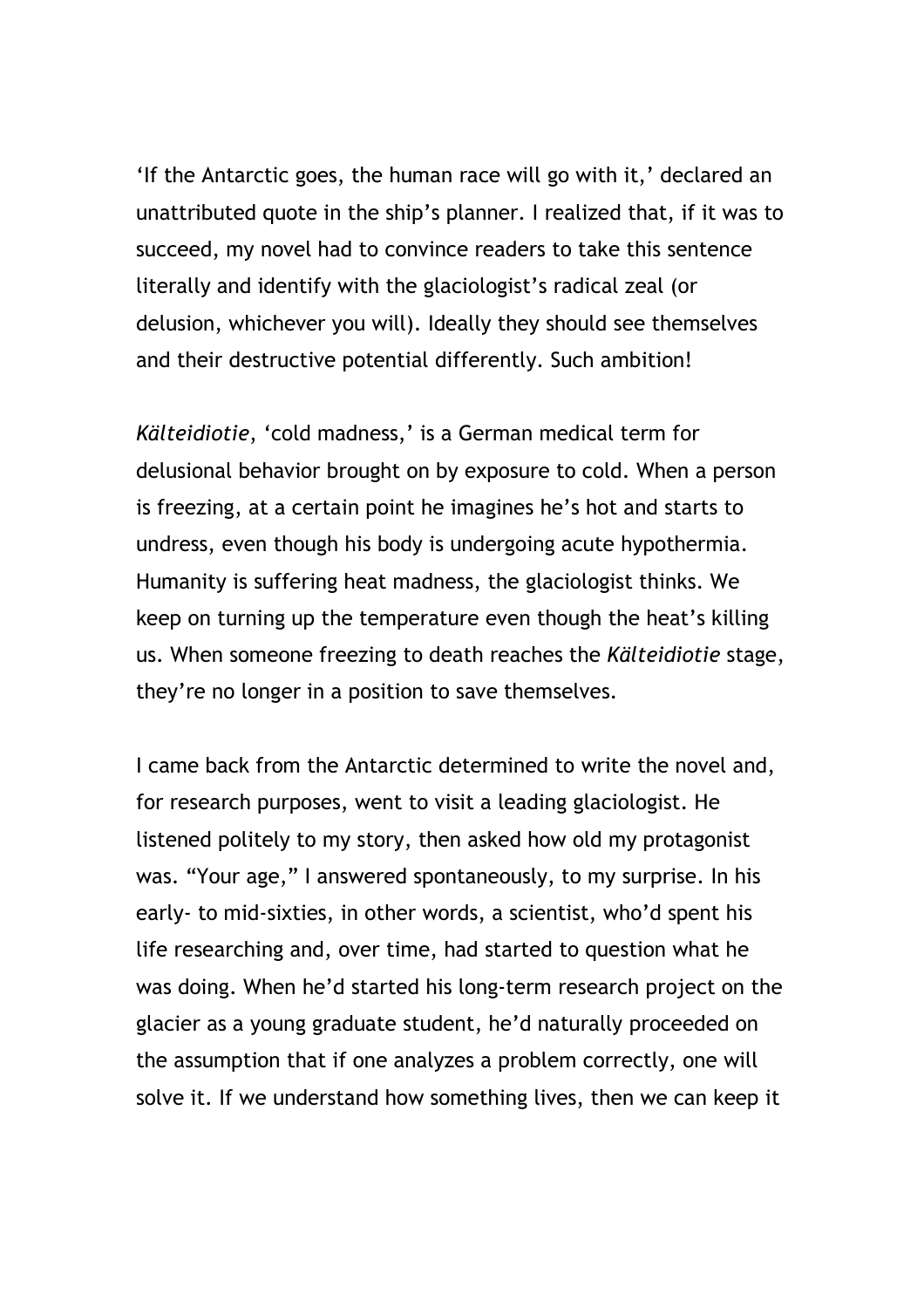alive. Once the mediums deliver their findings, the future will reveal itself through measurements. Conclusive proof is all that's needed to improve the world; progress is simply a question of precise study, supporting evidence is a blueprint for how to make correct decisions. This was the start of the seventies, when the Gaia hypothesis was the subject of fierce debate among young scientists. The same Gaia who was once worshipped at Delphi, where the future was ecstatically revealed. There the mediums went into ethylene-induced trances. Nowadays we produce ethylene in enormous quantities; it is in our clothes, in the objects we use for our daily needs, in our bodies, and so civilization has become anaesthetized against seers. Back then the glaciologist was also convinced that he and his colleagues were consulting a higher authority, Nature, on the basis that the more exact the questions you pose, the more precise the answers you get. "The laboratories were the oracles of the time, as far as I was concerned. And now? What is now? We sit on this ship. Have we lost our bearings? No. I say that categorically: I never lost my bearings, I just never thought of something, because I never for a moment considered it as a possibility: I never thought they'd turn a deaf ear to our warnings. What we said would have the force of law: that's how I imagined it. But prophecies have proved stronger than projections. And now we've stumbled into this blind alley, all that's left for us is to put our eyes out."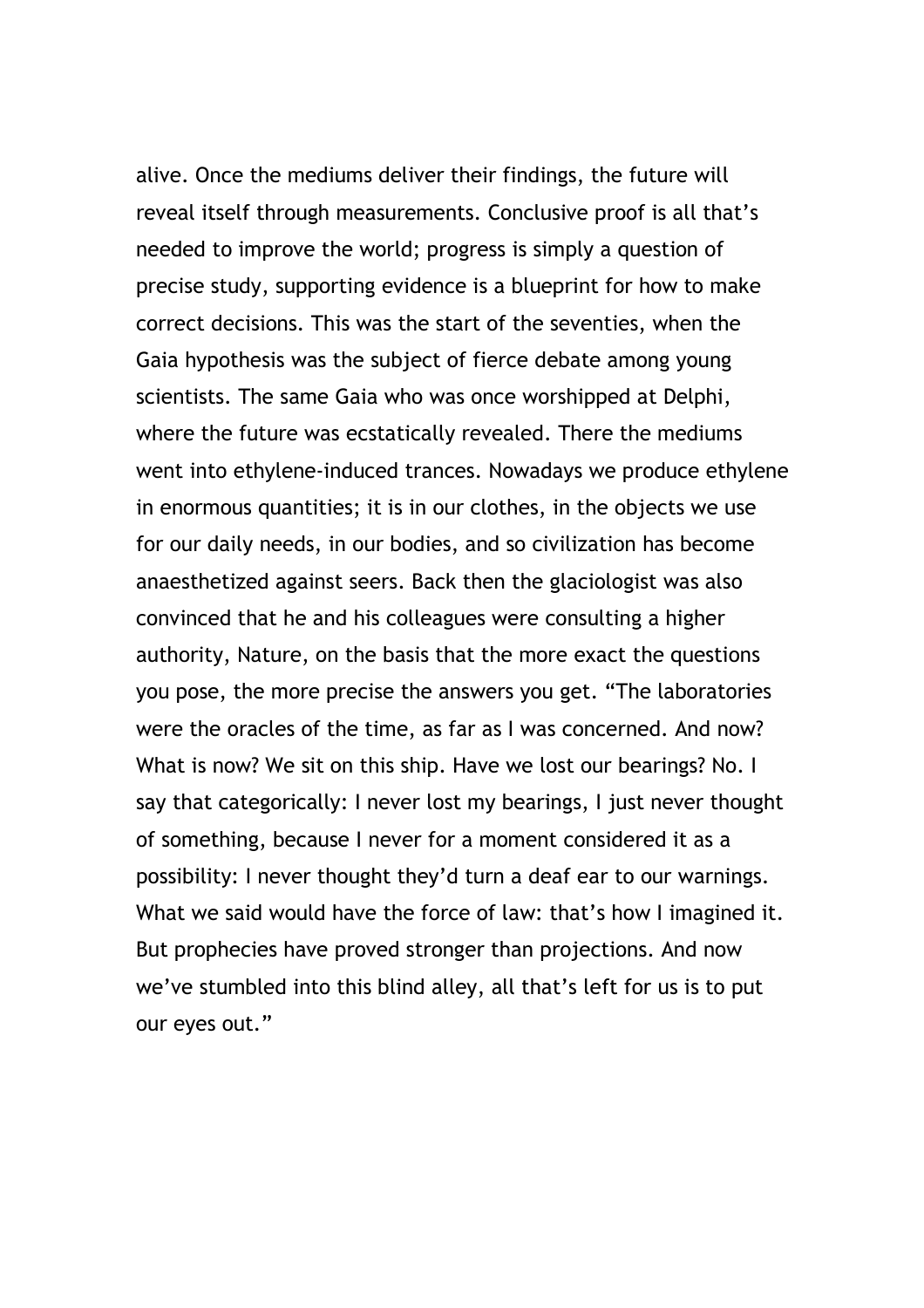Receiving me in his modest office, the professor showed me satellite images of the death of a glacier. It was one of the most depressing things I have ever seen in my life. Within a matter of years the glacier suffers huge losses in mass and volume. Its surface grows darker, which in turn means it absorbs more of the sun's rays– a deadly escalation, which scientists call the Run-Away Effect (Point Of No Return might be more poetic). Finally the glacier simply crumbles into pieces. 'Nothing but fragments, scattered limbs, as if its body had been torn apart by a bomb. The precipice was still covered but further down, in front of us there were only scraps of dark ice dotted across the slope like building rubble waiting to be carted away. All the life had melted out of it. The landlord warned me: "I've told you this'll be hard for you, it's not a pretty sight." His voice is like vapour in my memory, he said later in the evening over beer and Tafelfleisch. I got out of his car in silence and stumbled bewildered from one patch of ice to the next, as if I was drunk or blind. "I can't help thinking of when we used to get epidemics up here," the landlord said, "and the farmers would say goodbye to the cows that had to be put down." I couldn't even do that, I felt paralyzed, my mind was a blank. I knelt down by one of the remnants, and under the coal dust and the soot-blackened surface it was pure ice. I rubbed my fingers over the cold end and then over my face as I always did; my ritual greeting. In the past I could scoop up handfuls of fresh snow, my hands would get so cold, my whole face would come alive. I licked my index fingers. It tasted of nothing, nothing.'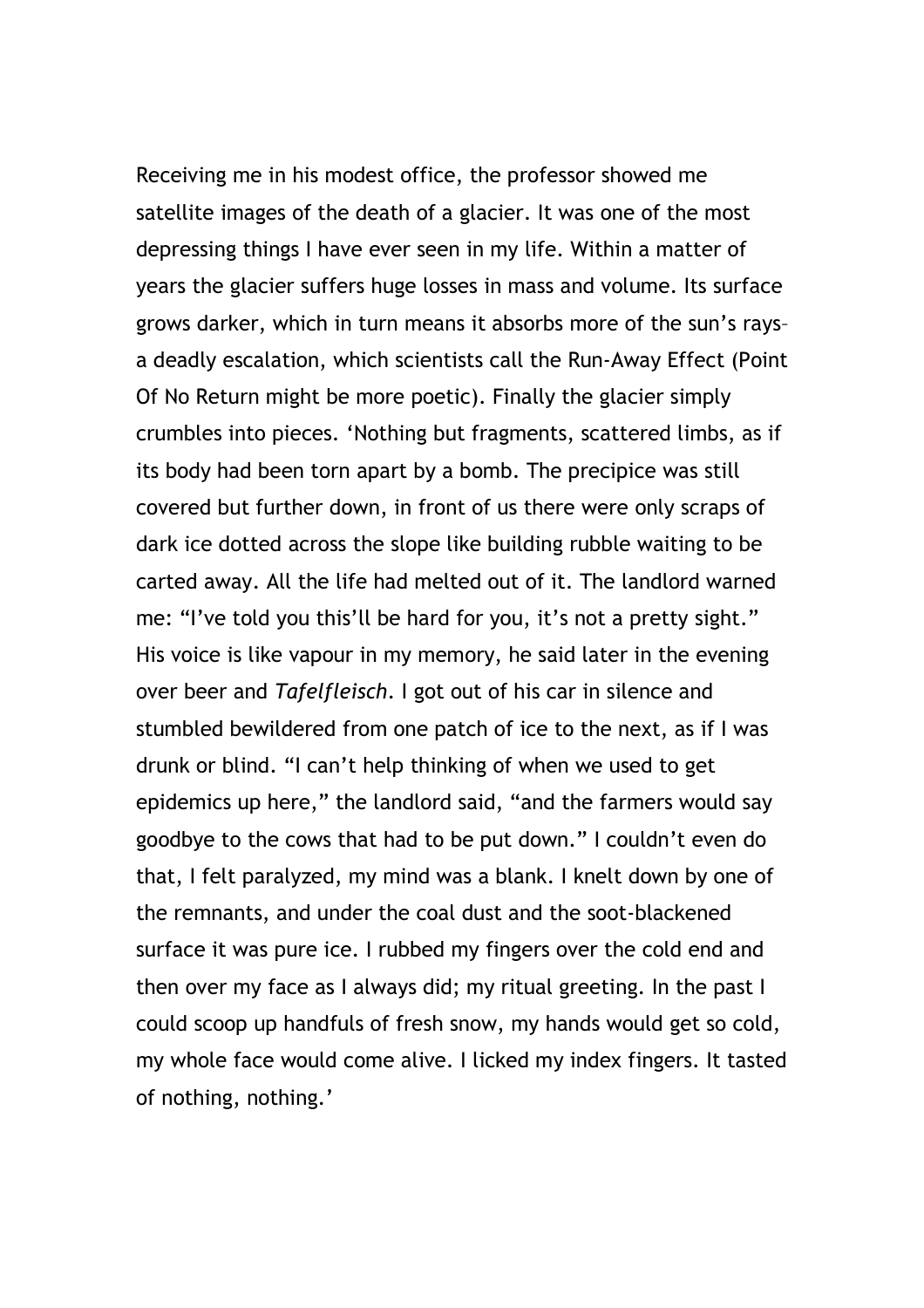The professor also explained why it's impossible to calculate disasters in advance. Models have yet to be invented which can estimate all the variables, the multiple effects that can intensify the warming process, for instance the impact of the additional greenhouse gases that will be released if the permafrost melts. Domino effects can't be modeled. It's not a linear process. Small inputs can turn everything on its head, like an iceberg's tendency suddenly to flip over (you can see some blurred examples of this on YouTube), which is why cruise ship passengers aren't allowed to set foot on them. And there's another problem: Individual environmental solutions render the system more unstable and lead to a potentially infinite number of unpredictable outcomes. To use a mythological trope, complexity theory means that, having gone out of kilter, our earth is a labyrinth in which most of the paths lead to a new calamity. As I listened to him, my reserves of optimism melted away. It's completely the opposite with politics: people say you have to do A so that you can get to B: problem solving is a linear process. 'What happens next?' I asked him as I was leaving. 'I don't know,' the professor said in a calm voice. 'But one thing seems certain. So far it's always turned out to be worse than specialists like me have anticipated. There's nothing to suggest this will change.'

We humans deal with probabilities and plausibilities in completely irrational ways. In Aaanlsag op de Vrijheid, which has just come out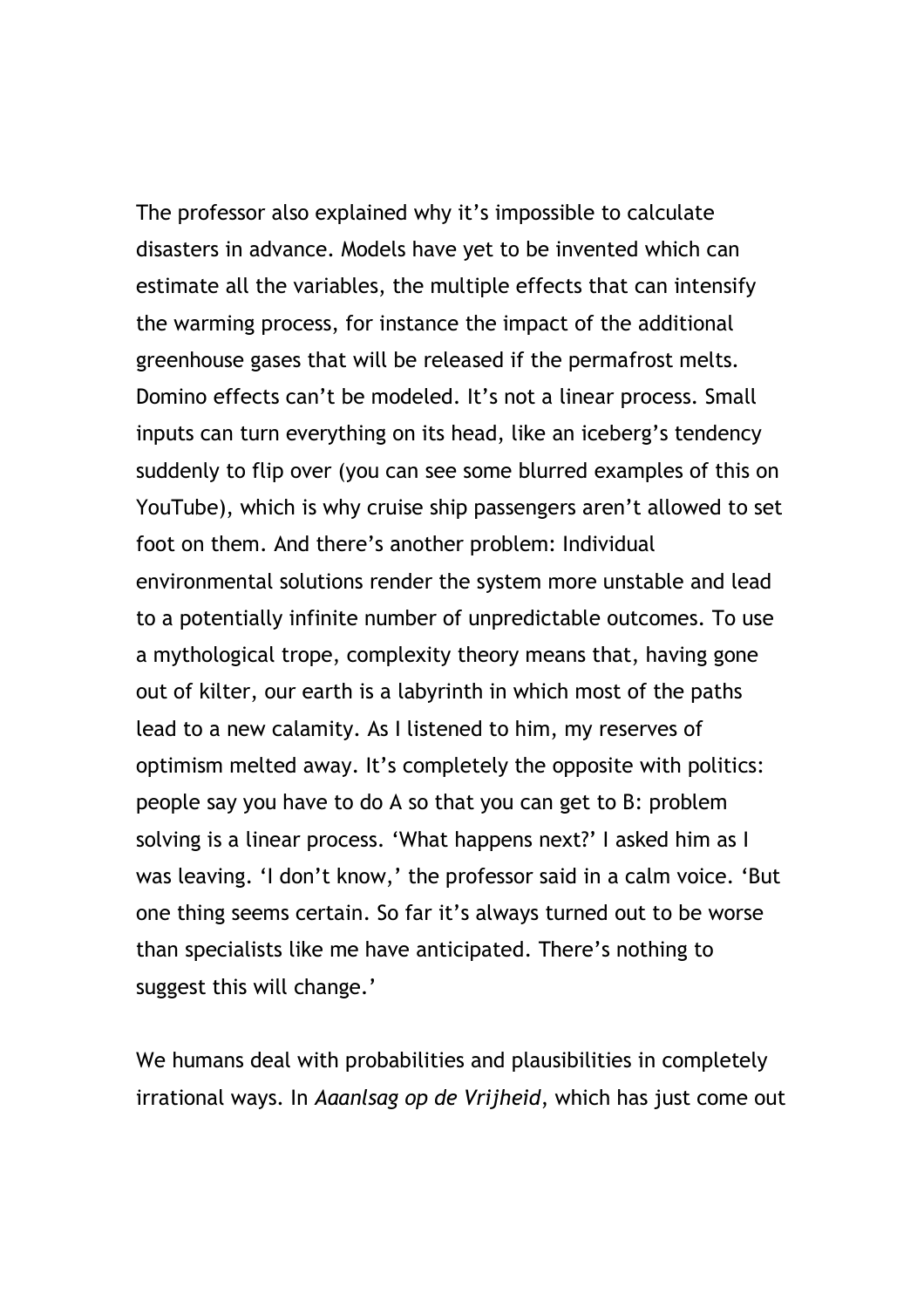in Holland, Juli Zeh and I argue that modern humans have lost their instinct for danger and risk, and are thus easy to manipulate. To give an example: It is totally absurd that we read more in the papers about terrorism than global warming. Many of us comfort ourselves with the thought that it hasn't been definitively proven that global warming will have catastrophic consequences. And of course it hasn't, but it's plausible. Almost all of us have taken out insurance at some stage in our lives against fire or flood, although it's well known that less than one per cent of people with insurance need any form of assistance. We insure ourselves because there's a plausible risk. Often it's the wrong risks that cause us anxiety. If we want to have a child after forty, the doctor warns us that there's a two to three per cent chance of having a Downs Syndrome baby. We're scared. The probability seems so high! But the same doctor will also tell us the probability of our getting pregnant is two to three per cent. That frightens us too. The probability seems so low! The glaciologist has grown up with Heaven and Hell, sin and atonement, angels and demons. He knows Genesis pretty much by heart: 'And God blessed them, and God said unto them, Be fruitful, and multiply, and replenish the earth, and subdue it: and have dominion over the fish of the sea, and over the fowl of the air, and over every living thing that moveth upon the earth.' What if we've fished the oceans to extinction? he wonders. What shall we have dominion over then? He knows the Psalms as well. 'For thou hast made him a little lower than the angels, and hast crowned him with glory and honor. Thou madest him to have dominion over the works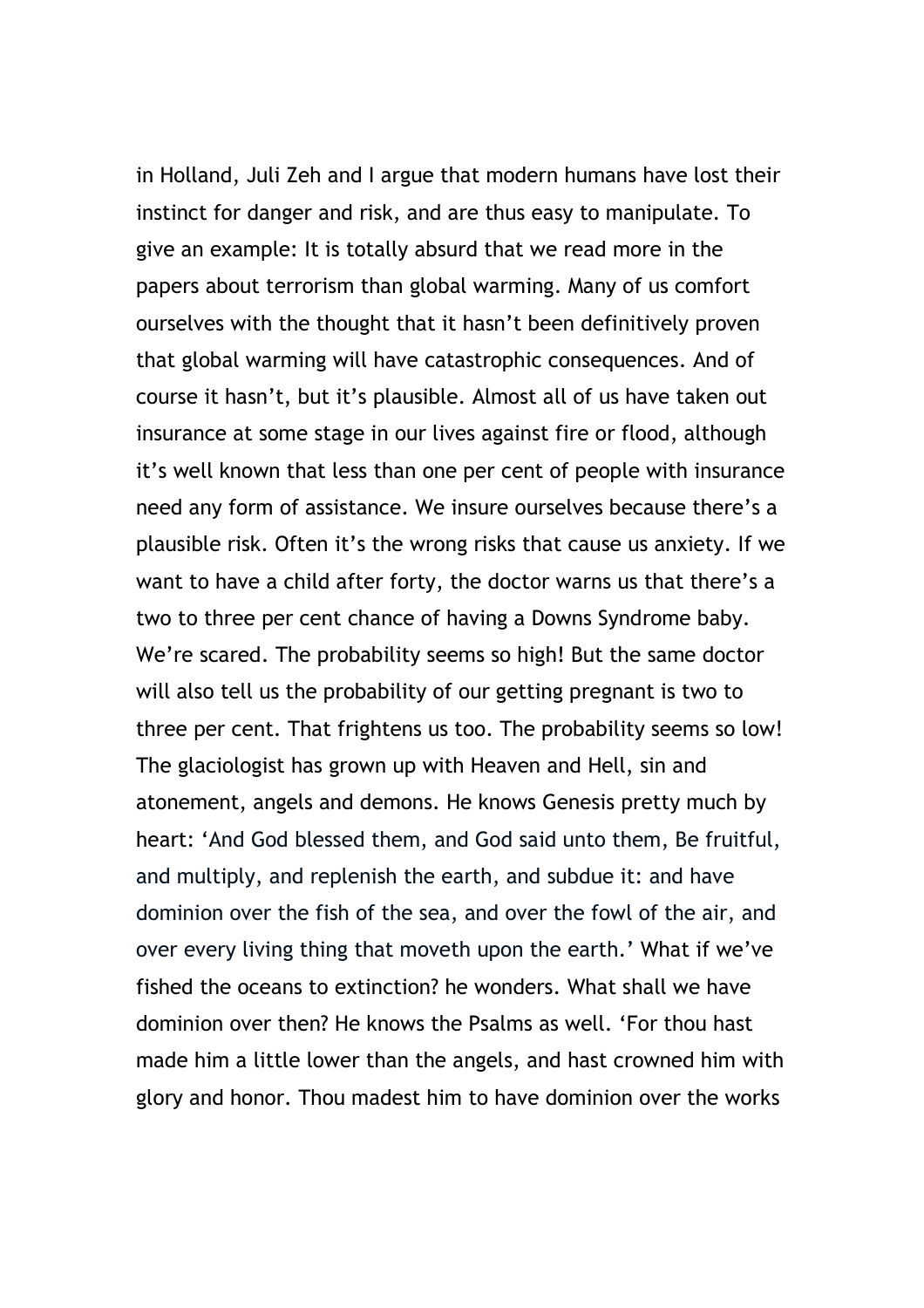of thy hands; thou hast put all things under his feet: All sheep and oxen, yea, and the beasts of the field; The fowl of the air, and the fish of the sea, and whatsoever passeth through the paths of the seas. "(Psalm 8.5-9). Once he attended a debate with a catholic theologian, who mocked trendy scenarios of the world's destruction. When it was time for questions, he raised his hand: "You must be fine with it though. You long for the end of the world, don't you? From your apocalyptic perspective, CO2 emissions must seem like a divine handout to help us get to where we need to be.' That's an outdated view, the theologian countered. If one wants a more contemporary perspective, one needs to study the Pope's pioneering remarks on the subject. Naturally the glaciologist looks up the sermon in question and finds a medley of recrimination: 'One of the first indications of a new way of looking at things appeared about the time of the Renaissance with Galileo, when he said that if nature did not voluntarily answer our questions but hid its secrets from us, then we would submit it to torture and in a wracking inquisition extract the answers from it that it would otherwise not give. The construction of the instruments of natural science was for him as it were a readying of this torture, whereby human persons, despotlike, get the answer that they want to have from the accused.' (Cardinal Ratzinger, subsequently Pope Benedict XVI.). Not the church but science is to blame. We need a new form of spirituality, thinks the glaciologist, one that will do away with the gulf between humans and nature and the ancient, originally Persian belief in the apocalypse. He is sure about one thing though. The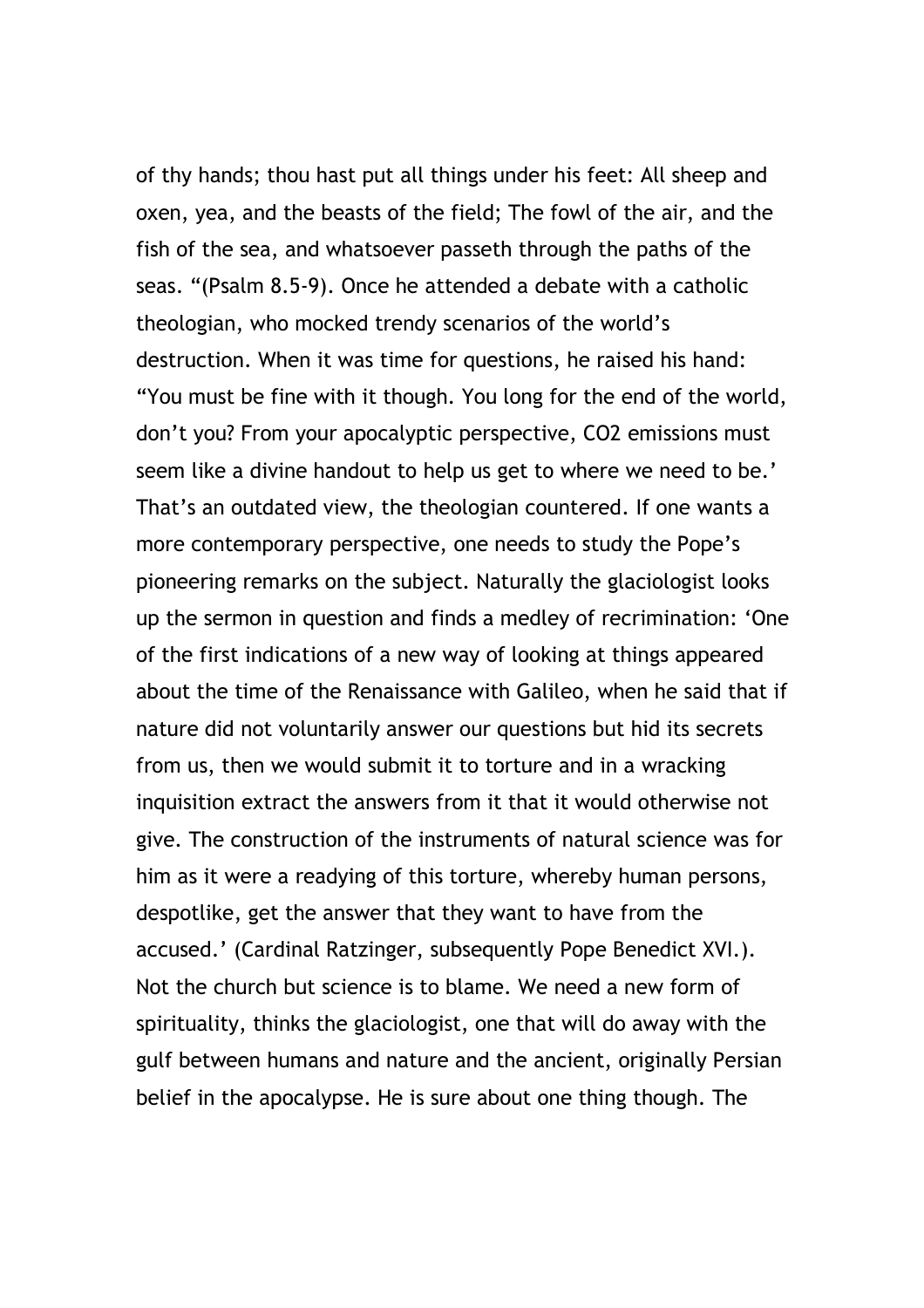spiritual can only consist of that which one has experienced and developed oneself; it cannot admit of anything prefabricated.

'Aren't you afraid of hell?' she asked suddenly just after we'd woken up and were still lying under the sheets facing each other, her arm stretched over the gap between the two beds so I could massage her fingers. I took a long time answering because I had to shake off a feeling that this would be the last time we woke up together. 'Hell is not a place,' I said at last. 'Hell is the sum total of our failings.'

Naturally this story needs the glaciologist's subjective voice: a furious, wounded, intransigent, radical voice. But its dualistic structure also allows a second level that, apart from anything else, will convey his sense of being a lone voice in the wilderness, a prophet unrecognized on his own planet. This level is the cacophony of the world, its excess of voices, the terrible juxtapostion of prattle and speech, the media's unending pronouncements. This second level of the story must dissolve the hero's bitter fate in a verbal stew, which will sound as follows:

'What a body, I'd give that a 10. No one gives a damn. It's just luck, isn't it? Don't beat yourself up about it, just dive in and help yourself as long as stocks last. No one's going to call you up on it. Sir, distress signal on 406 MHz, around 15:21. What a perfect body; melt that in your mouth! Emergency radio-beacon? Yes, sir. Which ship? We don't know yet, sir. The frescoes were restored last week;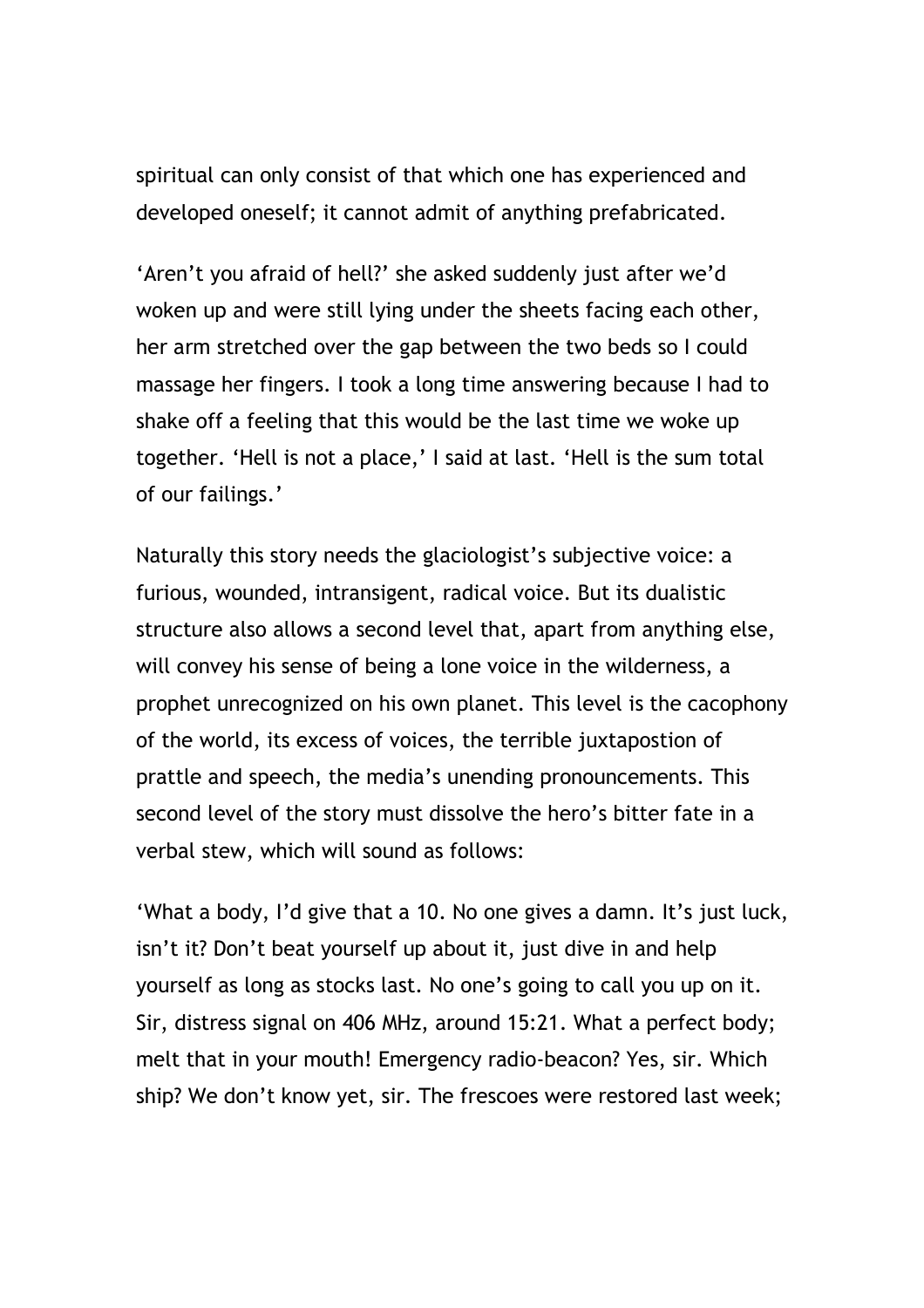the chapel is going to be closed all summer; I'm sorry you've come such a long way for nothing. We need longer operating times for all the plants, an industry spokesman explained, we can't put ourselves under pressure. Cancelled. A question for your guest? Bishop Böhnke? Yes, for His Eminence. I'd like to ask him: what if Noah never came down from the mountain with his ark? What would that mean? It is an honor and a very special pleasure for me tonight to introduce one of our leading scientists. No one's going to call you up on it. We have to write in all the blank spaces, there might be something lurking there that could get us into trouble. I've got a location, sir: W64'33 S 43 ' 22. All crows…I'm sick of it…under Heaven…the felt air temperature was higher…are black…what a perfect figure…wishes are coming true here…a divertimento for this dreamy afternoon, as per request…obviously it's smoother sailing in the lee…cancelled…you've got to serve the fish with more butter…it's already a done deal… the museum has unfortunately been closed, water damage, the roof was old and unsound, it happens if you put off renovation…Something's not right, sir, we've lost radio contact with the Hansen.'

If you work on this subject for a long time, you end up obsessively thinking like a specialist and parading your irreconcilable realizations before you wherefore you go. These are

- Catastrophe is bearing down on us faster than we think.
- Small steps won't be enough. Some of us are still debating whether to use energy energy-saving lightbulbs. This may help